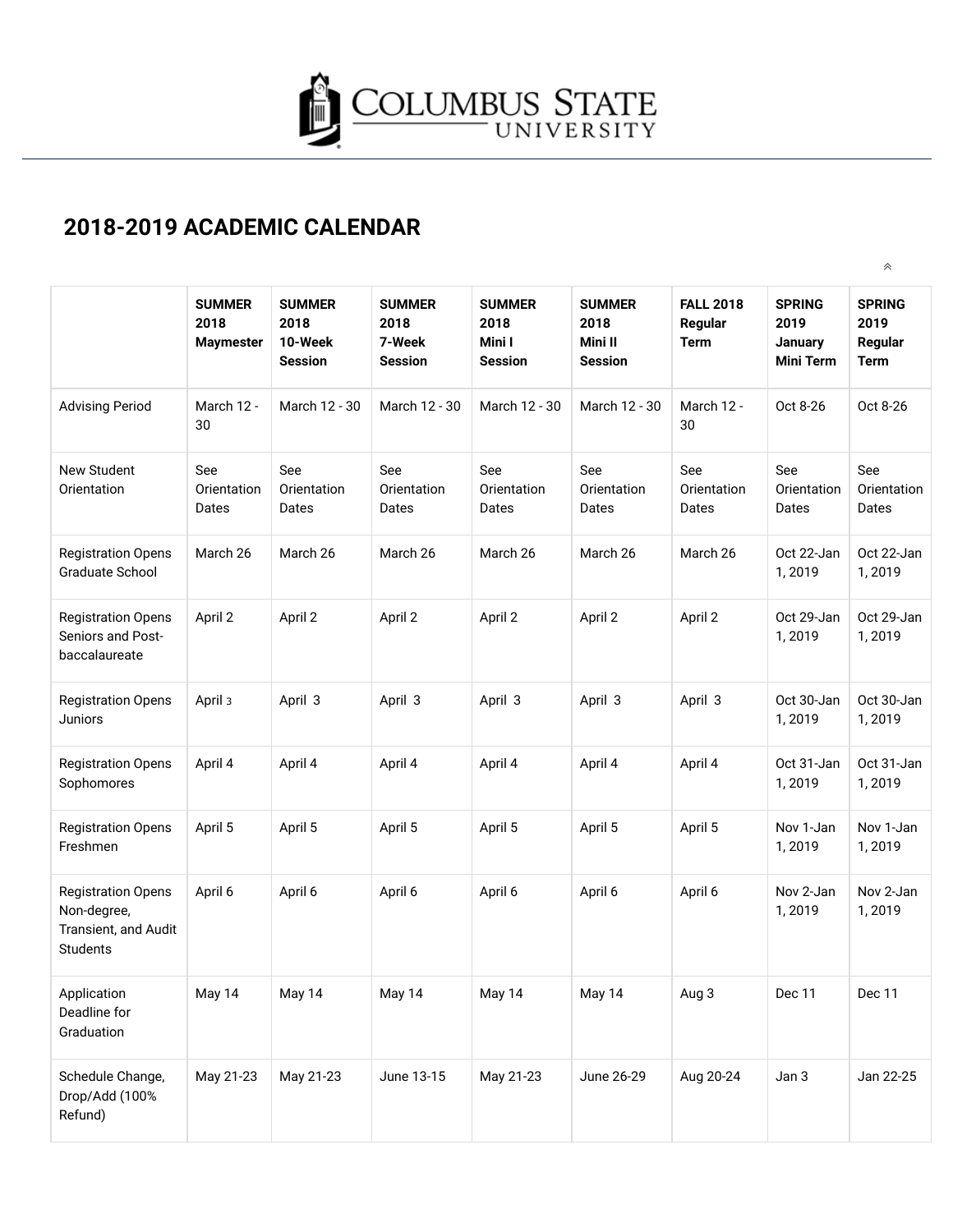|                                                                                    | <b>SUMMER</b><br>2018<br><b>Maymester</b>          | <b>SUMMER</b><br>2018<br>10-Week<br><b>Session</b>             | <b>SUMMER</b><br>2018<br>7-Week<br><b>Session</b> | <b>SUMMER</b><br>2018<br>Mini I<br><b>Session</b>              | <b>SUMMER</b><br>2018<br>Mini II<br><b>Session</b> | <b>FALL 2018</b><br>Regular<br><b>Term</b>                                         | <b>SPRING</b><br>2019<br>January<br><b>Mini Term</b> | <b>SPRING</b><br>2019<br>Regular<br><b>Term</b> |
|------------------------------------------------------------------------------------|----------------------------------------------------|----------------------------------------------------------------|---------------------------------------------------|----------------------------------------------------------------|----------------------------------------------------|------------------------------------------------------------------------------------|------------------------------------------------------|-------------------------------------------------|
| Deadline to<br>Withdraw with a<br>WP (See Withdrawal<br>Dates for short-<br>terms) | May 21                                             | June 15                                                        | June 26                                           | June 4                                                         | July 6                                             | Sept 14                                                                            | Jan 6                                                | Feb 16                                          |
| Census One Date                                                                    | July 8                                             | July 8                                                         | July 8                                            | July 8                                                         | July 8                                             | Oct 7                                                                              | Feb 22                                               | Feb 22                                          |
| Census Two Date                                                                    | July 15                                            | July 15                                                        | July 15                                           | July 15                                                        | July 15                                            | <b>Oct 14</b>                                                                      | March 3                                              | March <sub>3</sub>                              |
| Holiday (no<br>classes)                                                            | May 28<br>Memorial<br>Day                          | May 28<br><b>Memorial Day</b><br>July 4<br>Independence<br>Day | July 4<br>Independence<br>Day                     | May 28<br><b>Memorial Day</b><br>July 4<br>Independence<br>Day | July 4<br>Independence<br>Day                      | Sept 3 Labor<br>Day<br>Oct 15-16<br><b>Fall Break</b><br>Nov 19-23<br>Thanksgiving | <b>Jan 21</b><br><b>MLK</b><br>Holiday               | Mar 16-22<br>Spring<br><b>Break</b>             |
| Classes Begin                                                                      | May 21                                             | May 21                                                         | June 13                                           | May 21                                                         | June 26                                            | Aug 20                                                                             | Jan 2                                                | <b>Jan 22</b>                                   |
| Midterm<br>Exams (See Grades<br>by Terms for short-<br>terms)                      | <b>May 30</b>                                      | June 22                                                        | July 9                                            | June 6                                                         | July 12                                            | Oct 8-10                                                                           | Jan 9                                                | March 11-<br>13                                 |
| Midterm Grades<br>Due (See Grades by<br>Terms for short-<br>terms)                 | June 1                                             | June 26                                                        | July 11                                           | June 11                                                        | July 16                                            | <b>Oct 12</b>                                                                      | Jan 11                                               | March 15                                        |
| <b>Classes End</b>                                                                 | June 11                                            | July 27                                                        | July 31                                           | June 25                                                        | July 31                                            | Dec <sub>5</sub>                                                                   | Jan 18                                               | May 6                                           |
| Study Day                                                                          | N/A                                                | N/A                                                            | N/A                                               | N/A                                                            | N/A                                                | Dec <sub>6</sub>                                                                   | N/A                                                  | May 7                                           |
| <b>Final Exams</b>                                                                 | <b>Last Class</b>                                  | Last Class                                                     | Aug 1-3                                           | Last Class                                                     | Last Class                                         | Dec 7-12                                                                           | <b>Jan 19</b>                                        | May 8-11,<br>13                                 |
| Grades are<br>Due (See Grades by<br>Terms for short-<br>terms)                     | June 13<br>by 12:00<br>p.m.                        | July 31<br>by 12:00 p.m.                                       | Aug 6<br>by 12:00 p.m.                            | June 27<br>by 12:00 p.m.                                       | Aug 2<br>by 12:00 p.m.                             | Dec 13<br>by 12:00<br>p.m.                                                         | Jan 22<br>by 12:00<br>p.m.                           | May 16<br>by 8:00<br>a.m.                       |
| Grades are Official                                                                | Aug 13                                             | Aug 13                                                         | Aug 13                                            | Aug 13                                                         | Aug 13                                             | Jan 2, 2019                                                                        | <b>May 21</b>                                        | May 21                                          |
| Graduation<br>Ceremony                                                             | Fall Graduation Ceremonies: December 14 & 15, 2018 |                                                                |                                                   |                                                                |                                                    |                                                                                    | <b>Spring Graduation</b><br><b>Ceremonies TBA</b>    |                                                 |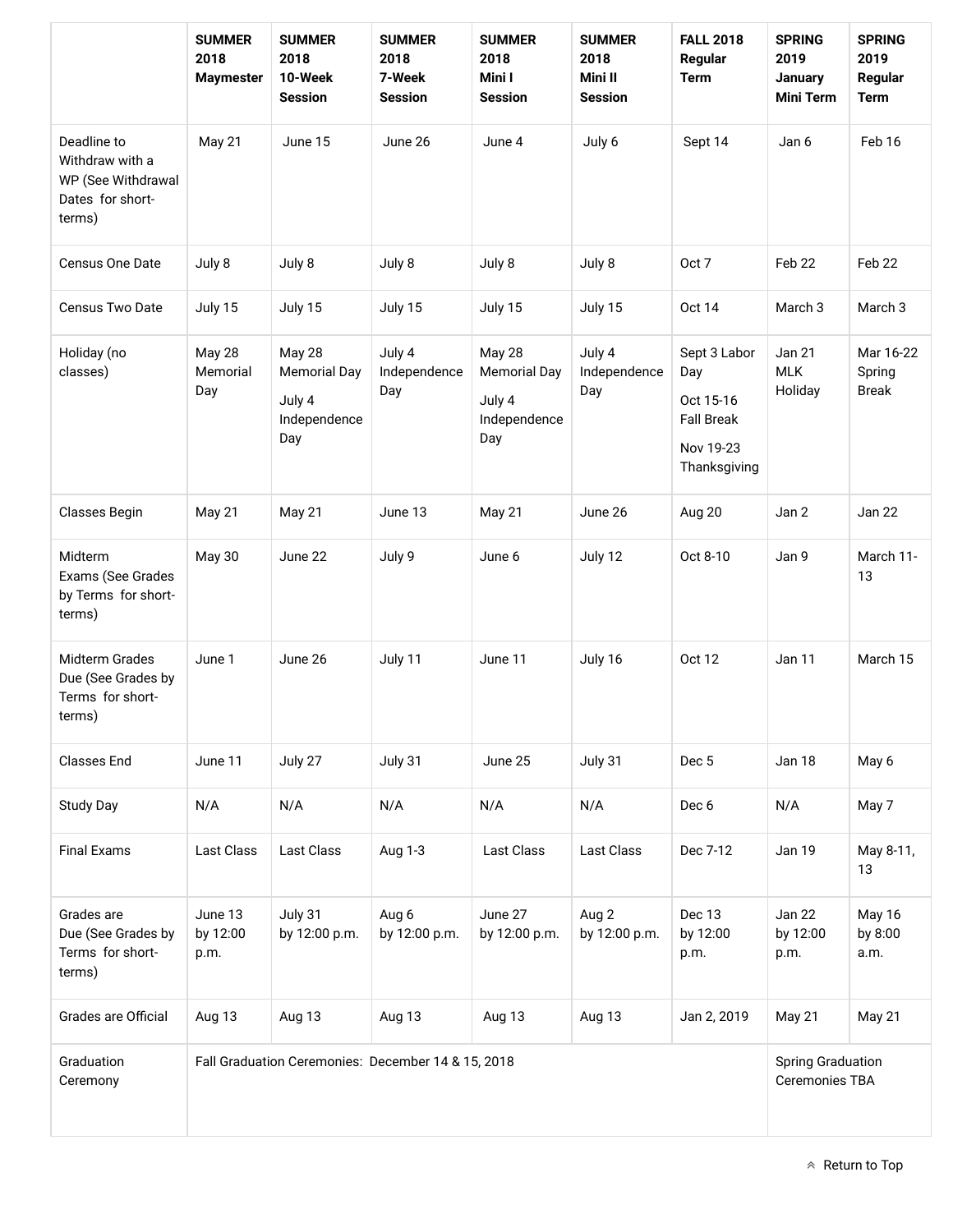## 2018-2019 ADMISSION, FINANCIAL AID, AND PAYMENT DEADLINE CALENDAR

|                                                                               | <b>SUMMER</b><br>2018<br><b>Maymester</b>                                                         | <b>SUMMER</b><br>2018<br>10-Week<br><b>Session</b>                                                   | <b>SUMMER</b><br>2018<br>Regular<br><b>Term</b>                                                    | <b>SUMMER</b><br>2018<br>Mini I<br><b>Term</b>                                                       | <b>SUMMER</b><br>2018<br><b>Mini II Term</b>                                                       | <b>FALL 2018</b><br>Regular<br><b>Term</b>                      | <b>SPRING</b><br>2019<br>January<br><b>Mini Term</b>            | <b>SPRING</b><br>2019<br>Regular<br><b>Term</b>                         |
|-------------------------------------------------------------------------------|---------------------------------------------------------------------------------------------------|------------------------------------------------------------------------------------------------------|----------------------------------------------------------------------------------------------------|------------------------------------------------------------------------------------------------------|----------------------------------------------------------------------------------------------------|-----------------------------------------------------------------|-----------------------------------------------------------------|-------------------------------------------------------------------------|
| Admissions<br><b>Application Deadline</b>                                     | April 15                                                                                          | April 15                                                                                             | April 15                                                                                           | April 15                                                                                             | April 15                                                                                           | June 30                                                         | November<br>30                                                  | November<br>30                                                          |
| <b>Admission Document</b><br>Deadline                                         | April 30                                                                                          | April 30                                                                                             | April 30                                                                                           | April 30                                                                                             | April 30                                                                                           | July 15                                                         | December<br>11                                                  | December<br>11                                                          |
| <b>Financial Aid Priority</b><br>Processing Deadline                          |                                                                                                   |                                                                                                      |                                                                                                    |                                                                                                      |                                                                                                    |                                                                 |                                                                 |                                                                         |
| Pell Grant payments<br>based on enrollment<br>as of this date                 | May 23                                                                                            | <b>May 23</b>                                                                                        | June 15                                                                                            | May 23                                                                                               | June 29                                                                                            | Aug 24                                                          | Jan 3                                                           | <b>Jan 25</b>                                                           |
| Early Fee Payment<br>Deadline:<br><b>Excludes first time</b><br>CSU students. |                                                                                                   |                                                                                                      |                                                                                                    |                                                                                                      |                                                                                                    | July 20<br>(balance<br>due for the<br>entire fall<br>semester.) |                                                                 |                                                                         |
| Fee Payment Deadline<br>for Schedule<br>Change and<br>students Registered:    | May 21<br>(Entire<br>Summer<br>balance due<br>on student's<br>first start<br>day of the<br>term.) | May 21<br>(Entire<br>Summer<br>balance<br>due on<br>student's<br>first start<br>day of the<br>term.) | June 13<br>(Entire<br>Summer<br>balance due<br>on student's<br>first start<br>day of the<br>term.) | May 21<br>(Entire<br>Summer<br>balance<br>due on<br>student's<br>first start<br>day of the<br>term.) | June 20<br>(Entire<br>Summer<br>balance due<br>on student's<br>first start<br>day of the<br>term.) | Aug 24<br>(balance<br>due for the<br>entire fall<br>semester.)  | Jan 2<br>(balance<br>due for the<br>entire spring<br>semester.) | <b>Jan 25</b><br>(balance<br>due for the<br>entire spring<br>semester.) |
| <b>Pro-Rated Partial</b><br>Refund (Total<br>Withdrawal)                      | See Chart                                                                                         | See Chart                                                                                            | See Chart                                                                                          | See Chart                                                                                            | See Chart                                                                                          | See Chart                                                       | See Chart                                                       | See Chart                                                               |
|                                                                               |                                                                                                   |                                                                                                      |                                                                                                    |                                                                                                      |                                                                                                    |                                                                 |                                                                 |                                                                         |

 $\triangle$  Return to Top

## Refunds for Total Withdrawal After Official Start of Term

If withdrawing from all courses, according to the Board Regents' policy, the refund amount for a student is based on a pro rata percentage determined by the number of calendar days in the semester that the student completed. There will be no refund for a partial withdrawal after schedule change.

## Fee Payment Deadlines